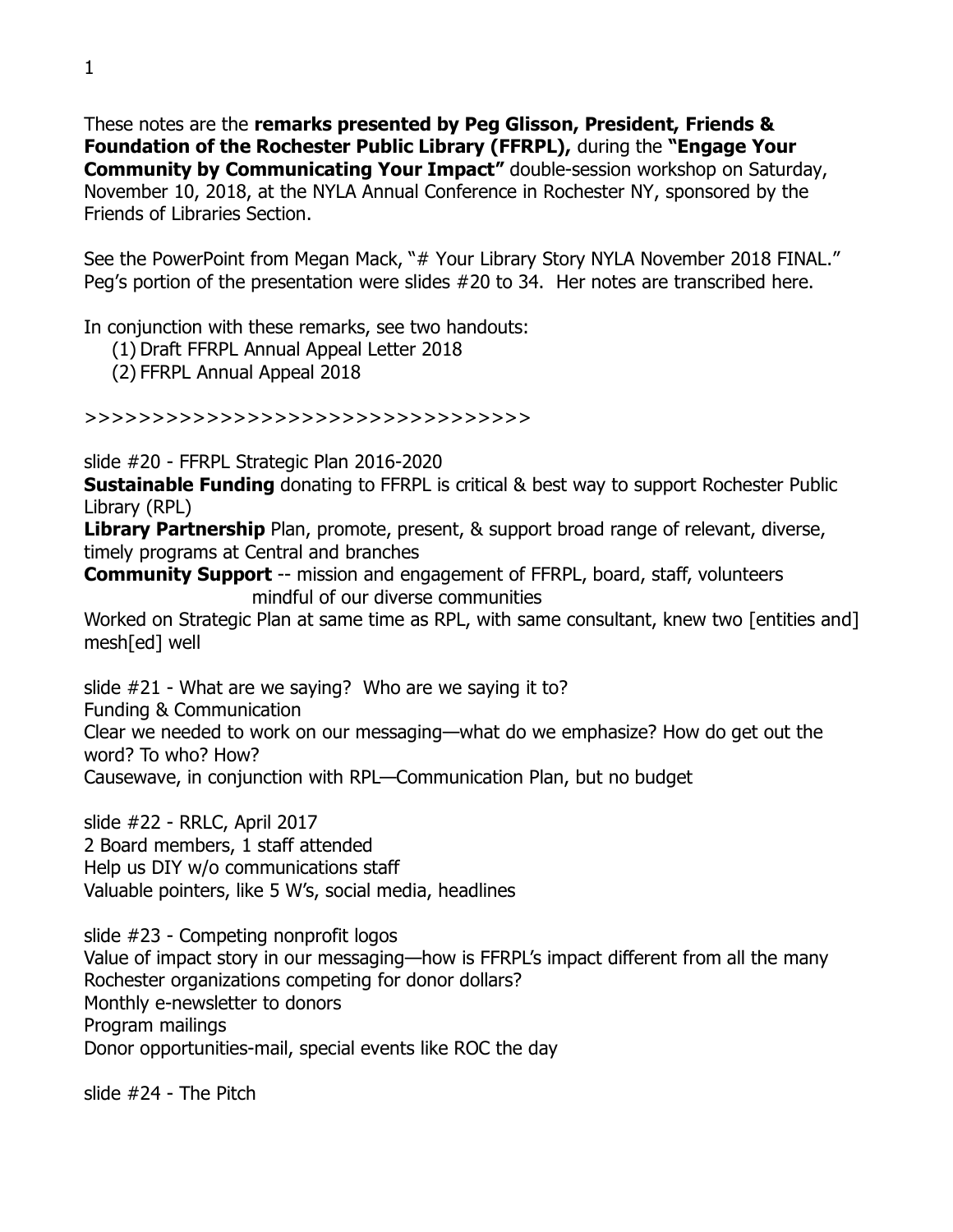Monthly reports from RPL Director gave us plenty of fodder, but how best to craft what we had to celebrate? Who to pitch to? What format?

slide #25 - Storytelling Impact Stories: beneficiaries or participants, bottom of pyramid—proof of good Cause Stories: service or product addressing social problem Product Stories: new product, service or place Personal Stories: learning, inspiration, result

slide #26 - Direct Mail Annual Campaign Annual appeal: 3 mailings Donors, lapsed donors, and patrons Successful in terms of dollars—but were our letters causing excitement or conversation? Were they going to the right people? Were people telling people about the great things RPL does?

slide  $#27 -$ Then Largely operated under "tell all" while we have their attention Bulleted list

slide #28 - Stand out

Libraries have changed, are changing—but many still think of them in traditional way Focus on the new, without throwing the baby out with the bathwater

slide #29 - Draft, paragraph 1

Staff composed a draft, build on what we hoped people had heard about in the last couple months in press stories about the Library, emailed to me for comments (handout: Draft FFRPL Annual Appeal Letter 2018)

Attention grabbing opening sentence—LIFESAVER?? Personal—David, age 30, and Nurse Barb—two people from Rochester Community Innovative-Consumer Health Information Center

I know the Library is "more than you think," but the letter doesn't make clear FFRPL's connection to their current health initiative. Could that connection be made clearer—and could FFRPL be mentioned earlier in the letter? Currently, it is only mentioned in the last paragraph and there's no direct correlation to all the information included in the previous paragraphs.

I also wonder if the listing of types of testing done by the nurse needs to then be repeated in the paragraph starting, "While David's numbers are good...". It's redundant and makes the letter longer than it needs to be.

slide #30 - Final – opening paragraph Version 2 arrived in my email—content looked good; had been some editing.